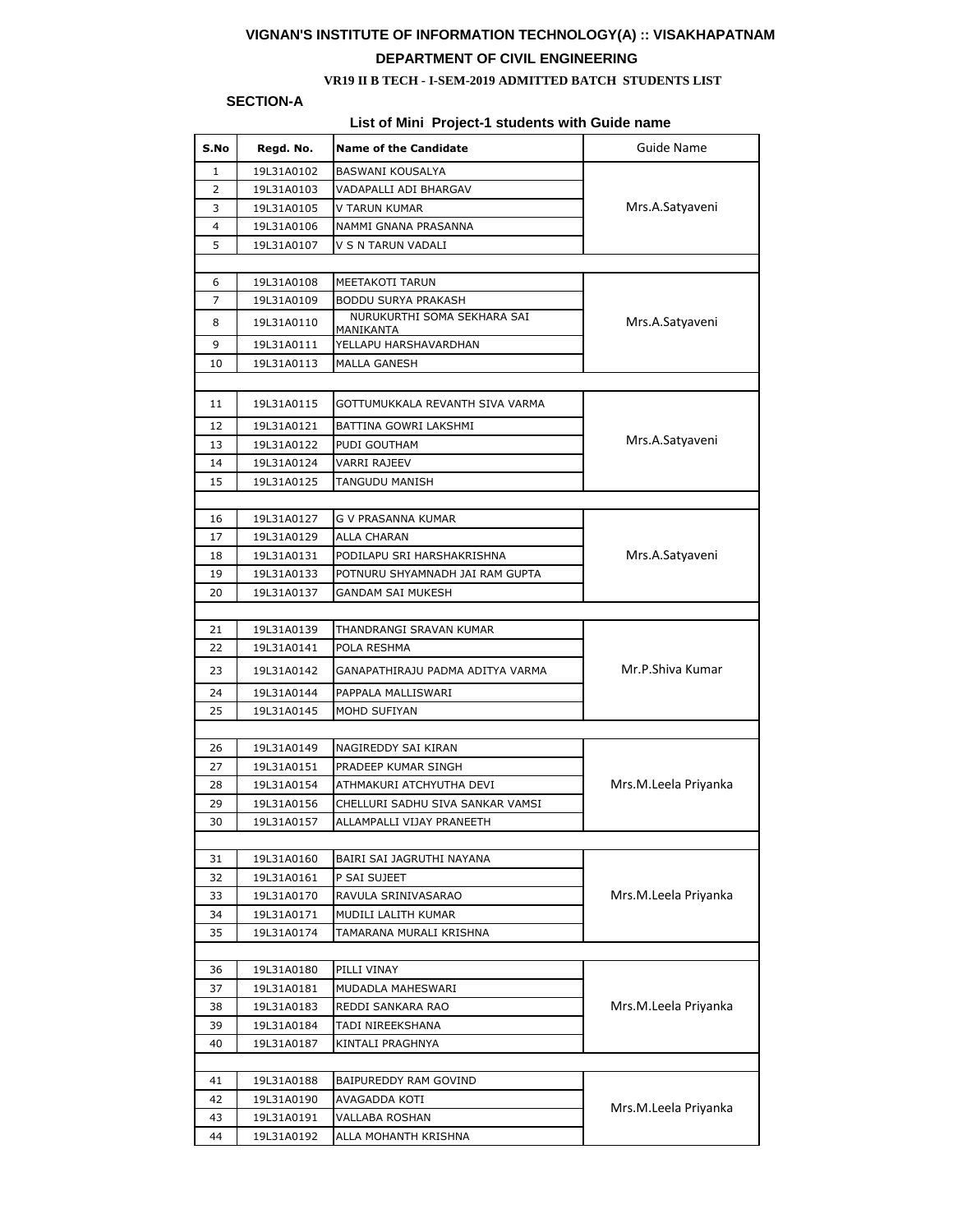

## **VIGNAN'S INSTITUTE OF INFORMATION TECHNOLOGY(A) :: VISAKHAPATNAM DEPARTMENT OF CIVIL ENGINEERING DEPARTMENT OF CIVIL ENGINEERING<br>
VR19 II B TECH - I-SEM-2019 ADMITTED BATCH STUDENTS LIST**

### **SECTION-B**

**List of Mini Project-1 students with Guide name**

| S.No | Regd. No.  | <b>Name of the Candidate</b>     | <b>Guide Name</b> |  |
|------|------------|----------------------------------|-------------------|--|
| 1    | 19L31A0193 | SUJEEV SUNDAR PAUL MAMUDURI      |                   |  |
| 2    | 19L31A0194 | GADDE SANTHOSH KUMAR             |                   |  |
| 3    | 19L31A0196 | <b>BADAPU JAGAN KUMAR</b>        | Mr.P.Shiva Kumar  |  |
| 4    | 19L31A0198 | KASIREDDY PRUDHVI                |                   |  |
| 5    | 19L31A0199 | SEERAMREDDY MANOJ                |                   |  |
|      |            |                                  |                   |  |
| 6    | 19L31A01A2 | CHALLAPALLI VENKATA DURGA MAHESH |                   |  |
| 7    | 19L31A01A7 | VELAGA SHIVA KUMAR               |                   |  |
| 8    | 19L31A01A8 | PASALA LALITHA PAVAN             | Mr.P.Rakesh       |  |
| 9    | 19L31A01B4 | KODATI SAI VENKATA LOKESH        |                   |  |
| 10   | 19L31A01B5 | CH CHETAN                        |                   |  |
|      |            |                                  |                   |  |
| 11   | 19L31A01B6 | SURAPU VAMSI                     |                   |  |
| 12   | 19L31A01B7 | <b>ALLA VAMSI</b>                |                   |  |
| 13   | 19L31A01B9 | <b>KISLAYA WAREN</b>             | Mr.P.Rakesh       |  |
| 14   | 19L31A01C0 | BOTTA MURALI KRISHNA             |                   |  |
| 15   | 19L31A01C1 | PAILA SURYA VARDHAN NAIDU        |                   |  |
|      |            |                                  |                   |  |
| 16   | 19L31A01C2 | <b>INDALA VIJAY KUMAR</b>        |                   |  |
| 17   | 19L31A01C3 | TANUBUDDI MOUNIKA                |                   |  |
| 18   | 19L31A01C4 | KARANAM BHAGYA LAKSHMI           | Mr.P.Rakesh       |  |
| 19   | 19L31A01C6 | SATYALA SAI SRIJESH              |                   |  |
| 20   | 19L31A01C8 | <b>DWARAM RAHUL</b>              |                   |  |
|      |            |                                  |                   |  |
| 21   | 19L31A01C9 | KANDISA VIKAS                    |                   |  |
| 22   | 19L31A01D0 | <b>GADI SANGEETHA</b>            |                   |  |
| 23   | 19L31A01D3 | KARAKA BHARGAV                   | Mr.P.Rakesh       |  |
| 24   | 19L31A01D4 | MARRAPU OMKAR                    |                   |  |
| 25   | 19L31A01D8 | NIDRA RENUKA                     |                   |  |
|      |            |                                  |                   |  |
| 26   | 19L31A01D9 | VASUPALLI GNANESWARI             |                   |  |
| 27   | 19L31A01E0 | N SRI SAI DURGA HEM DINESH KUMAR |                   |  |
| 28   | 19L31A01E1 | B VAMSI RAVI CHANDRA KUMAR       | Mr.P.Shiva Kumar  |  |
| 29   | 19L31A01E2 | DODDI SAGAR                      |                   |  |
| 30   | 19L31A01E3 | PILLA PURNACHANDU                |                   |  |
|      |            |                                  |                   |  |
| 31   | 19L31A01E5 | M LOHITH VENKAT RAMANA           |                   |  |
| 32   | 19L31A01E8 | BARNIKANI CHARAN YADAV           |                   |  |
| 33   | 19L31A01E9 | VANUMU SRI HARSHITH              | Mr.V.Sudhir       |  |
| 34   | 19L31A01F0 | SINGAVARAPU RAVI TEJA            |                   |  |
| 35   | 19L31A01F1 | CHUKKA CHAKRADHAR                |                   |  |
|      |            |                                  |                   |  |
| 36   | 19L31A01F2 | CHINTADA NARESH KUMAR            |                   |  |
| 37   | 19L31A01F3 | PRADHAN ASISH KUMAR              |                   |  |
| 38   | 19L31A01F4 | TUMULA RAVIRAJA                  |                   |  |
| 39   | 19L31A01F5 | TANGULA CHANDRA VADAN            | Mr.V.Sudhir       |  |
| 40   | 19L31A01F6 | VENGABABU LINGABATHINA           |                   |  |
| 41   | 19L31A01F7 | BURRALA SAI RETHVIKA             |                   |  |
| 42   | 19L31A01F9 | BANDARU PRANAY LAXMAN NAIDU      |                   |  |
| 43   | 19L31A01G0 | YELLETI JYOTHI BABU              |                   |  |